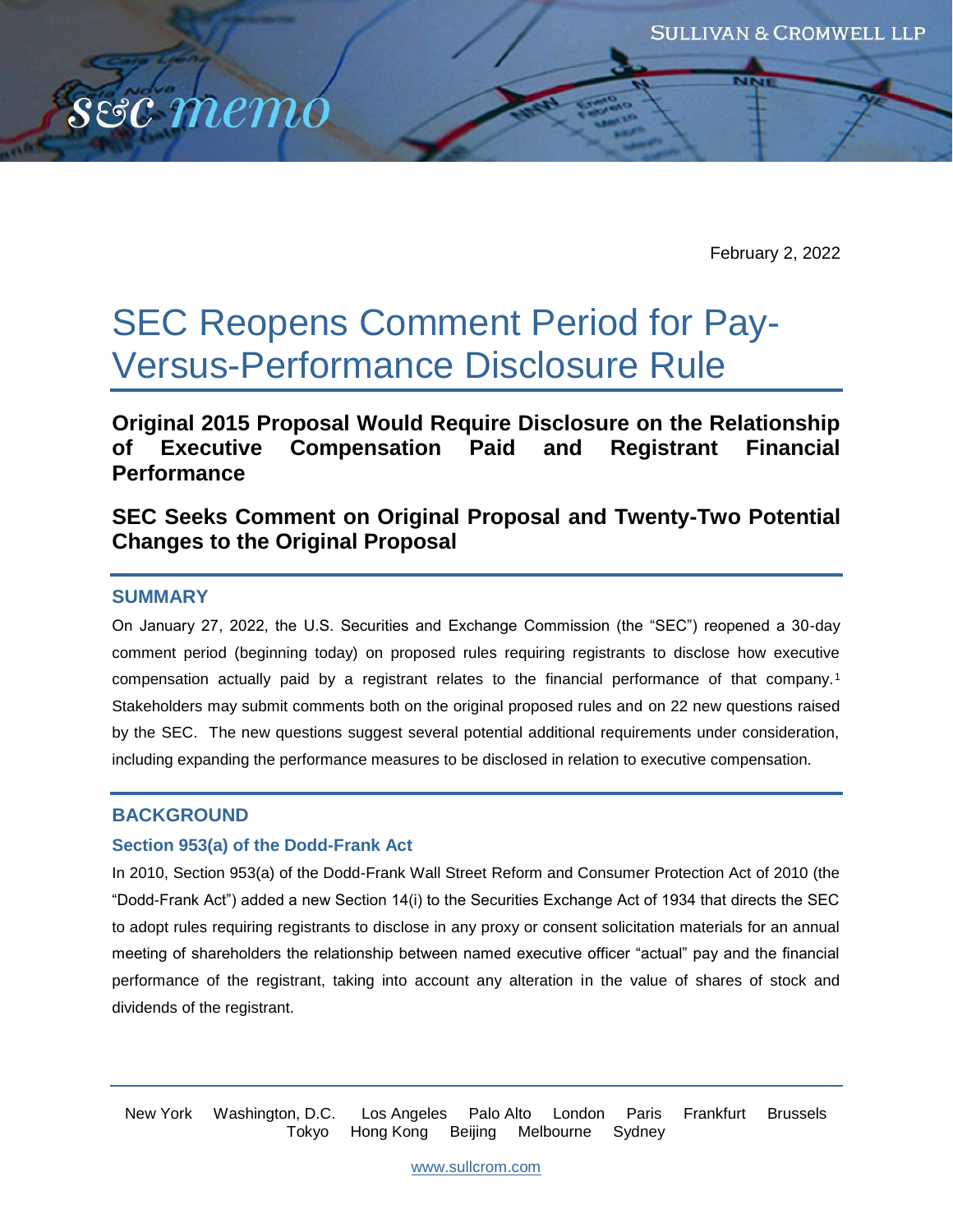## **Proposed Rules**

In furtherance of this provision of the Dodd-Frank Act, on April 29, 2015 the SEC issued proposed rules (the "Proposed Rules") that would add a new paragraph (v) to Item 402 of Regulation S-K requiring that registrants disclose the following in a new required table for each of the most recent five years:

- the CEO's total compensation and the average of the other named executive officers' total compensation as reported in the summary compensation table;
- the CEO's "actual" pay (described below) and the average of the other named executive officers' "actual" pay; and
- the registrant's and its peers' annual total shareholder return, using the definition of total shareholder return from Item 201(e) of Regulation S-K (providing for a performance graph to be included in the annual report) and using either the peer group used in the Item 201(e) performance graph or the peer group reported in the compensation discussion and analysis. Smaller reporting companies would not be required to present a peer group total shareholder return.

"Actual" pay would equal the total amount reported in the summary compensation table with two adjustments: (1) equity awards would be considered actually paid on the date of vesting and at fair value on that date, rather than fair value on the grant date as required in the Summary Compensation Table, and (2) change in pension value would be excluded and replaced with an actuarially determined service cost (although this would not be required for smaller reporting companies) so as to exclude the portion of the total change in actuarial pension value that results solely from changes in interest rates, an executive's age and other actuarial inputs and assumptions regarding benefits accrued in previous years.

The registrant would also be required to describe through narrative description and/or graphic presentation the relationship of "actual" pay to its total shareholder return and its total shareholder return to that of its peers. Registrants would be required to tag the disclosure in an interactive data format using XBRL to allow for more rapid comparison across registrants (to be phased in for smaller reporting companies).<sup>2</sup>

The Proposed Rules were included in a release published on May 7, 2015 in the Federal Register. During the original comment period, which ended on July 6, 2015, the SEC received more than 70 comment letters in respect of the Proposed Rules.

In reopening the comment period,<sup>3</sup> the SEC observed that there have been significant developments in executive compensation practices as related to company performance since Section 953(a) of the Dodd-Frank Act was enacted in 2010 and the Proposed Rules were issued in 2015.<sup>4</sup>

## **TOPICS AND DATA SOLICITED IN THE COMMENT PERIOD**

The SEC specifically requested comments on the following 22 areas.

1. **Adding Pre-Tax Net Income and Net Income as Financial Performance Measures**: The SEC is considering whether the disclosure of additional financial performance

-2-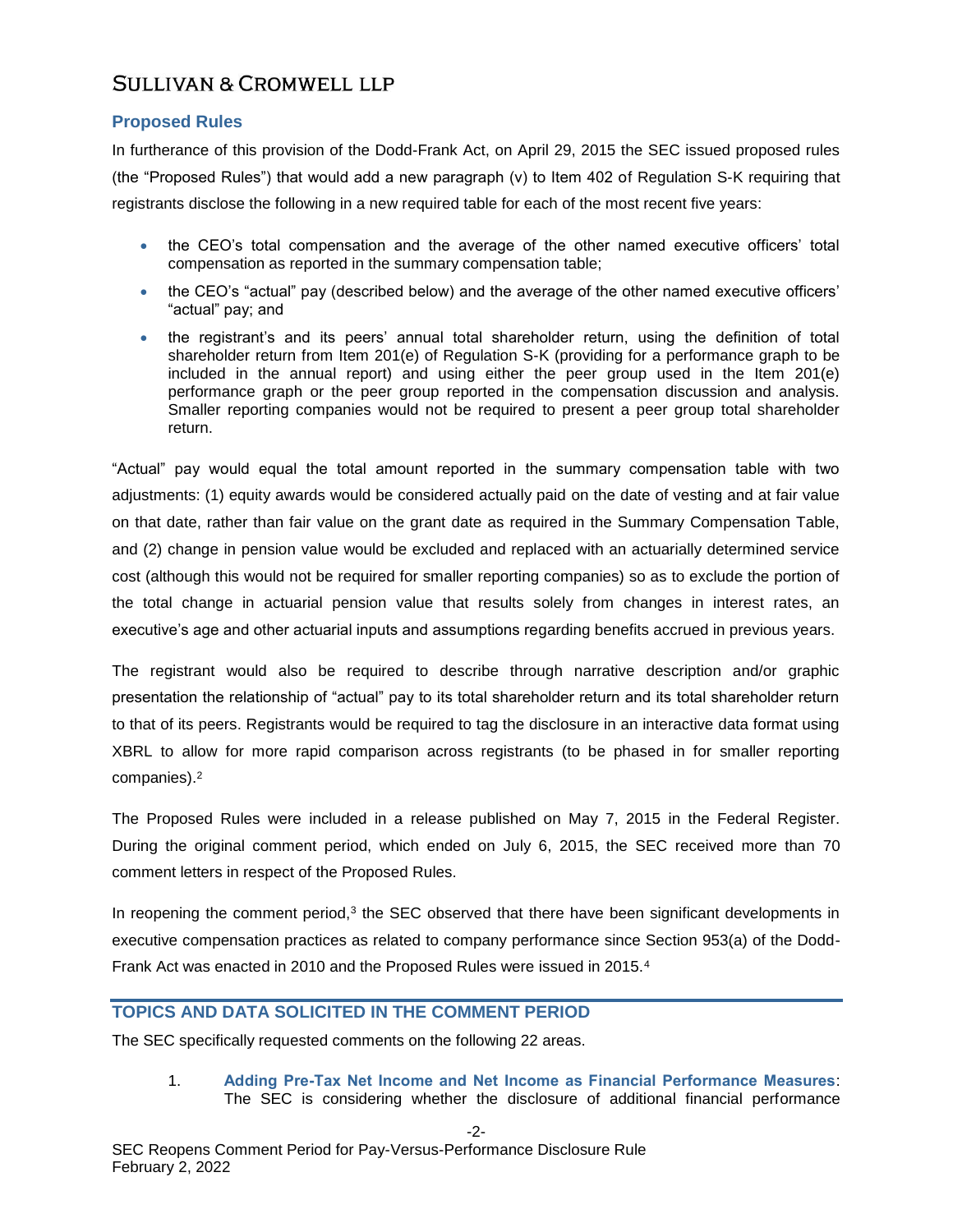measures beyond total shareholder return should be required in the tabular disclosure required by the Proposed Release and discussed in the required description to the tabular disclosure. The SEC requested comment on whether a requirement that pre-tax net income and net income be added to the tabular disclosure would be helpful to investors or whether such addition should be optional.

- 2. **Alternative Financial Performance Measures**: Instead of pre-tax net income and/or net income, the SEC is considering whether any additional or alternative measures should be required and solicited stakeholder input on what other measures would be most helpful.
- 3. **Including a Company-Selected Measure**: The SEC is proposing that a third measure, the "Company-Selected Measure," be included in the tabular disclosure and that it be defined as the "measure that in the registrant's assessment represents the most important performance measure (that is not already included in the table) used by the registrant to link compensation actually paid during the fiscal year to company performance."<sup>5</sup> The SEC asked commenters to consider whether such a definition would be sufficiently clear for registrants and whether other requirements should be included for determining and calculating the Company-Selected Measure.
- 4. **Company-Selected Measure Used in an Incentive Plan**: The SEC is considering, and requested comment on, whether it would be helpful to investors to have the Company-Selected Measure be the most important measure used as a performance condition in the registrant's incentive plan or in determining non-incentive plan compensation.
- 5. **Defining "Most Important"**: The SEC solicited comments in respect of how best to define "most important" in relation to the Company-Selected Measure or ranking other measures, if required, or whether to allow registrants to decide what they deem to be most important and then provide an explanation for their selection.
- 6. **Addressing Variations Over Time and Across Executives**: In situations when different measures are important in different years or for different executives, the SEC has requested comments on how to provide useful disclosures to investors. When the most important measure is already required to be disclosed in the Proposed Rule, the SEC is considering what should be required for the Company-Selected Measure, if anything.
- 7. **Company-Selected Measure Restrictions**: The SEC requested comments on the benefits of allowing the Company-Selected Measure to be any measure that could be disclosed under the existing requirements (as opposed to being limited to financial performance of the registrant) and permitting flexibility in presenting the information (as opposed to requiring disclosure in tabular form).
- 8. **Company-Selected Measure Over Time**: The SEC is considering whether the Company-Selected Measure should be the same year to year, and, if not, how a registrant should best disclose such a change.
- 9. **Five Most Important Performance Measures**: The SEC solicited comments in regards to whether requiring a tabular list of the registrant's five most important performance measures used to determine compensation actually paid to executives would be useful to investors.
- 10. **Cost of Calculating the Five Most Important Performance Measures**: The SEC asked for input on the cost to a registrant to identify and rank the five most important performance measures; whether such a disclosure would contain sensitive or competitive information and whether any exemptions to such a requirement should be permitted.
- 11. **Overlap of the Five Most Important Performance Measures**: In the event the five most important performance measures include one or more of the measures already required to be disclosed by the Proposed Rules, or a registrant considers fewer than five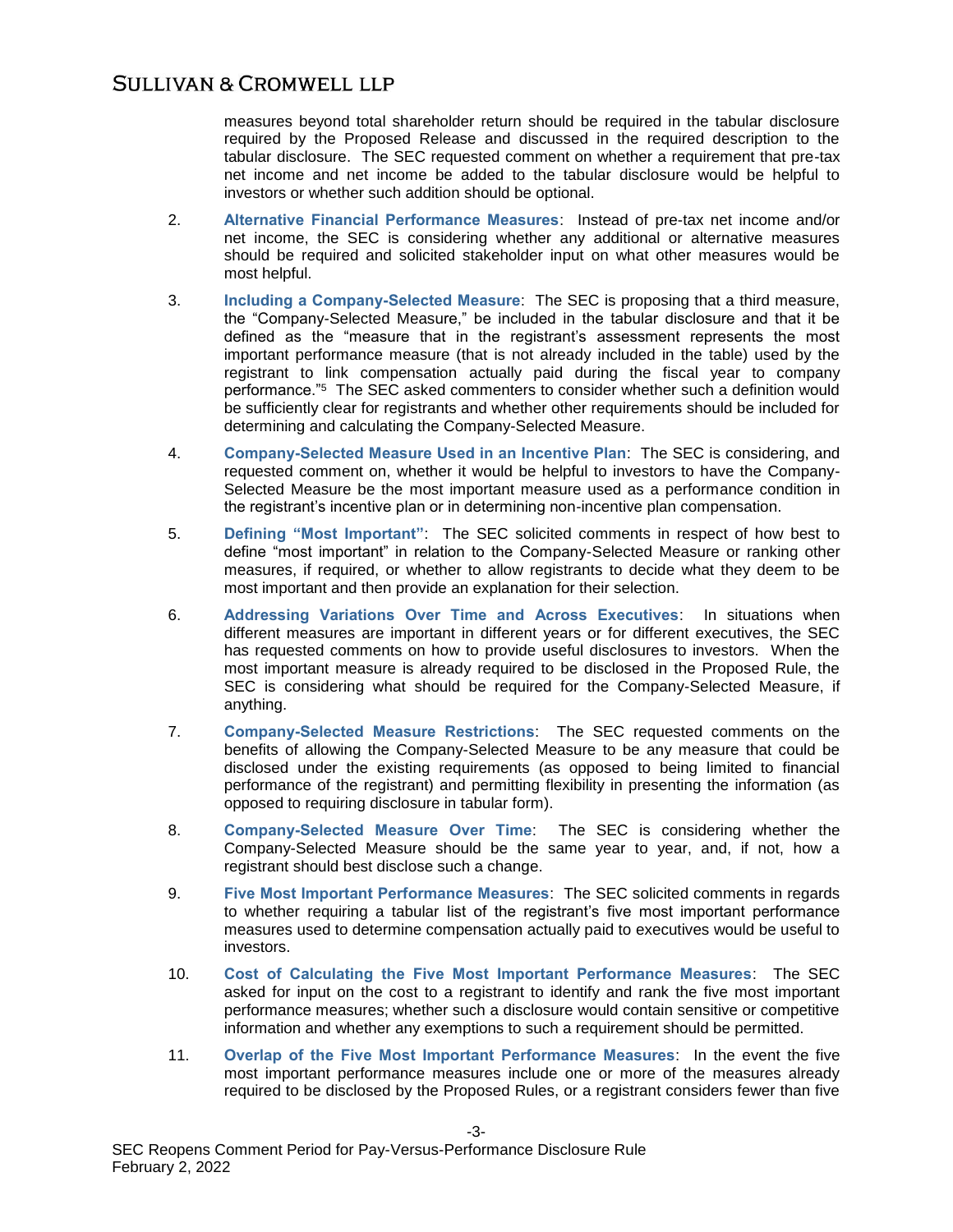measures in determining compensation, the SEC asked stakeholders what requirements should be imposed on a registrant.

- 12. **Tabular Format of the Five Most Important Performance Measures**: The SEC requested comments on the value of a tabular format for the five most important performance measures and whether such a format would be unduly burdensome or hinder registrants from providing useful disclosure.
- 13. **Expanded Disclosure Requirements**: The SEC solicited feedback on the value of requiring registrants to disclose all of the performance measures that actually determine executive compensation either in addition to, or in lieu of, the Proposed Rules and the additional measures under consideration.
- 14. **Voluntary Disclosures**: The SEC asked stakeholders whether the ability of registrants to voluntarily supplement the Proposed Rules with additional disclosures would be more useful than additional required disclosures or whether voluntary disclosures would be difficult to compare across registrants and be overly subjective.
- 15. **Smaller Reporting Companies**: The number of smaller reporting companies ("SRCs") increased to approximately 45 percent of registrants subject to the proposed rules, from approximately 40 percent at the time the Proposed Rules were published. In light of this increase, the SEC inquired whether it should reconsider the scaled requirements for SRCs in the Proposed Rules and additional measures under consideration.
- 16. **Burden on Smaller Reporting Companies**: The SEC requested comments on the burden if SRCs were subject to the additional rules covered in this release and what would be the value to investors.
- 17. **Expand Inline XBRL**: The SEC has proposed that values disclosed in the required table and certain other disclosures be block-text tagged using XBRL and is considering whether specific data points within the footnote disclosure should be separately tagged using Inline XBRL (in lieu of, or along with, the proposed block-text tagging). The SEC asked stakeholders whether Inline XBRL detail tagging would be valuable.<sup>6</sup>
- 18. **Compensation Actually Paid**: The SEC noted that some commenters to the Proposed Rules noted that the definition of compensation actually paid may result in some misalignment between the time period to which pay is attributed and the time period in which the associated performance is reported. The SEC requested suggestions of alternative approaches to reduce the risk of misalignment and asked whether the inclusion of additional measures of financial performance would affect this potential mismatch.
- 19. **Pension Service Cost as Part of Compensation Actually Paid**: In response to commenters to the Proposed Rules noting challenges with using the pension service cost as defined by applicable accounting standards as part of compensation actually paid, the SEC asked stakeholders for alternative measures of the change in pension value to better represent what is "actually paid" to the executive while also reducing the burden on the registrant and preserving value for investors.
- 20. **Fair Value of Options as Part of Compensation Actually Paid**: In response to potential challenges associated with computing the fair value of options at the vesting date as opposed to the grant date, the SEC solicited any simplifications or other adjustments that would mitigate these challenges.
- 21. **Time Periods for Total Shareholder Return**: The SEC asked for comments on specifying a certain time period for calculating total shareholder return (e.g., a five-year cumulative and rolling average, a cumulative average or an annual year-over-year figure).
- 22. **Other Developments**: Finally, the SEC solicited comments in respect of any additional developments since the original Proposed Rules that it should consider, including any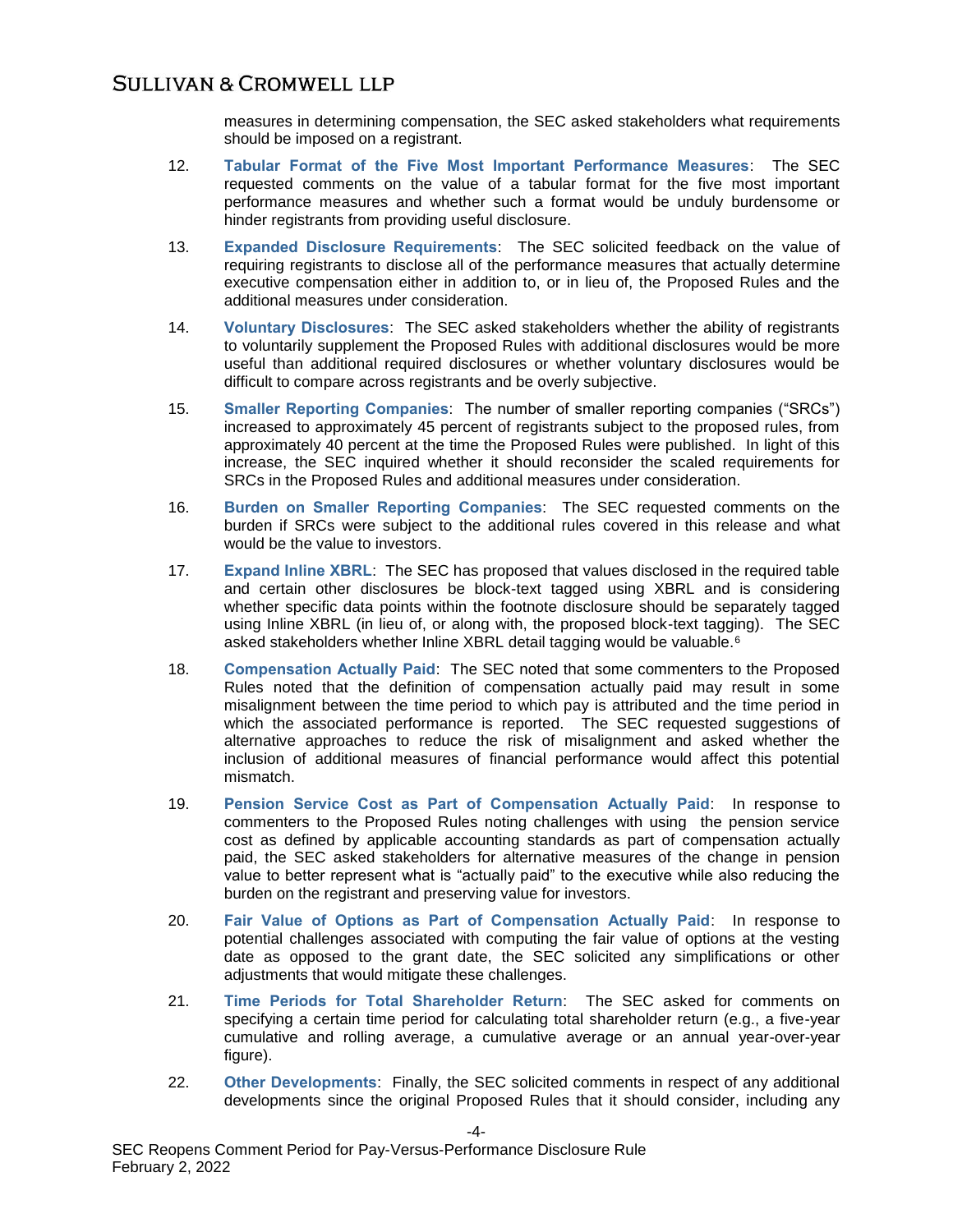changes in methodologies and estimates used to assess the economic impact of the Proposed Rules.

The release was published in the Federal Register earlier today, and the comment period will remain open to the public until March 4, 2022, 30 days following the date of publication.Comments may be submitted by mail or online through the SEC website. The SEC stated that previously submitted comments are not required to be resubmitted and will be considered, although it is possible that resubmitting comments will have an optic impact.

## **CHAIR'S STATEMENT ON THE REOPENING AND LOOKING AHEAD**

In commending the decision to reopen the comment period, Chair Gensler stated that the SEC is "considering whether additional performance metrics would better reflect Congress's intention in the Dodd-Frank Act and would provide shareholders with information they need to evaluate a company's executive compensation policies."7 Chair Gensler noted that "[i]f adopted, this proposed rule would strengthen the transparency and quality of executive compensation disclosure."<sup>8</sup>

\* \* \*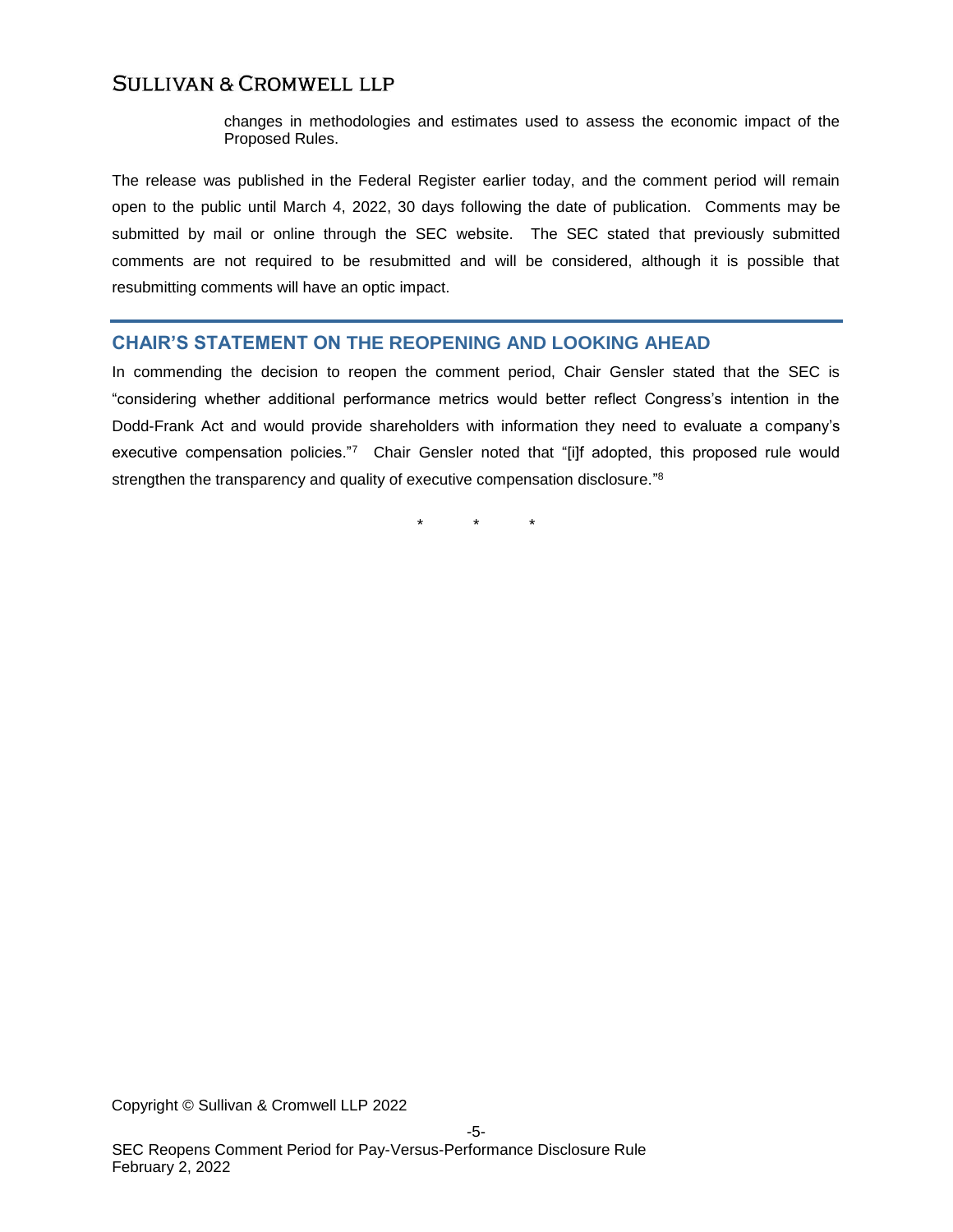#### **ENDNOTES**

- <sup>1</sup> *Reopening of Comment Period for Pay Versus Performance* (SEC Release No. 34-94074), *available at* [https://www.sec.gov/rules/proposed/2022/34-94074.pdf.](https://www.sec.gov/rules/proposed/2022/34-94074.pdf)
- <sup>2</sup> *SEC Proposes Pay-for-Performance Disclosure Rule*, *available at* [https://www.sullcrom.com/sec](https://www.sullcrom.com/sec-proposes-pay-for-performance-disclosure-rule)[proposes-pay-for-performance-disclosure-rule](https://www.sullcrom.com/sec-proposes-pay-for-performance-disclosure-rule) and Update: *SEC Publishes Text of Proposed Pay-Versus-Performance Disclosure Rule*, *available at* [https://www.sullcrom.com/update-sec](https://www.sullcrom.com/update-sec-publishes-text-of-proposed-pay-versus-performance-disclosure-rule)[publishes-text-of-proposed-pay-versus-performance-disclosure-rule.](https://www.sullcrom.com/update-sec-publishes-text-of-proposed-pay-versus-performance-disclosure-rule)
- <sup>3</sup> *Reopening of Comment Period for Pay Versus Performance* (SEC Release No. 34-94074), *available at* [https://www.sec.gov/rules/proposed/2022/34-94074.pdf.](https://www.sec.gov/rules/proposed/2022/34-94074.pdf)
- 4 In a footnote to its recent release, the SEC remarked that "there has been a continued increase in the prevalence of performance-contingent share plans and a decrease in the use of stock options to compensation CEOs among S&C 500 and Russell 3000 companies," and that "the COVID-19 pandemic has affected both how and the extent to which companies recently have tied executive compensation to company performance." *Id.* at 7, n.11.
- 5 *Id*. at 17.
- 6 In a footnote to its recent release, the SEC noted it is considering using Inline XBRL, rather than XBRL, for the proposed tagging requirements, to align the rules with the Inline XBRL tagging requirements for registrant financial statements. *Id*. at 6, n.9. and at 24, n.25.
- <sup>7</sup> *SEC Reopens Comment Period for Pay Versus Performance*, *available at* [https://www.sec.gov/news/press-release/2022-11.](https://www.sec.gov/news/press-release/2022-11)
- 8 *Id.*